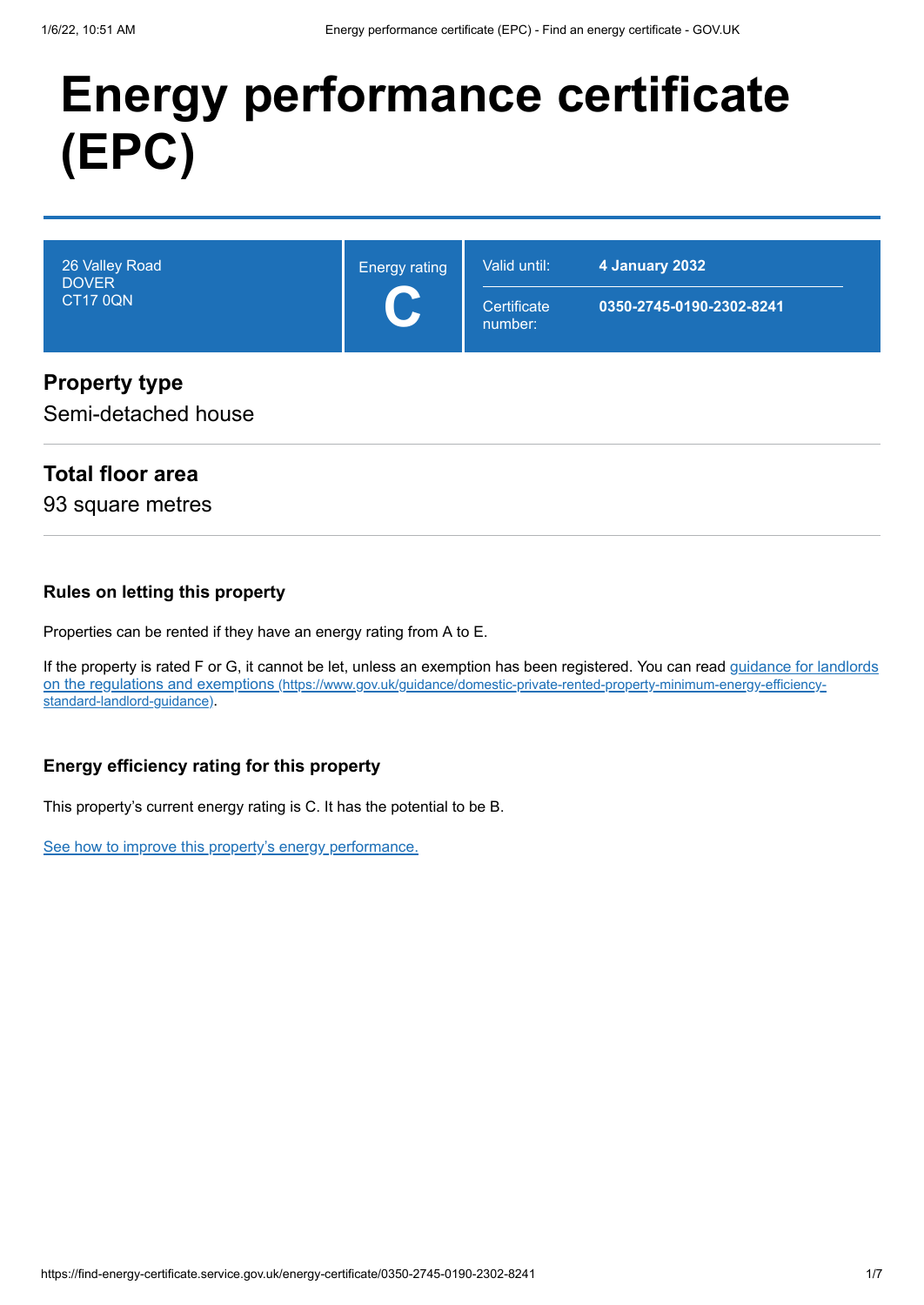| <b>Score</b> | <b>Energy rating</b> |   | <b>Current</b>      | <b>Potential</b> |
|--------------|----------------------|---|---------------------|------------------|
| $92 +$       |                      |   |                     |                  |
| 81-91        | Β                    |   |                     | 82<br>B          |
| 69-80        | $\mathbf C$          |   | 69  <br>$\mathbf C$ |                  |
| 55-68        | ID.                  |   |                     |                  |
| 39-54        |                      | Е |                     |                  |
| 21-38        |                      | F |                     |                  |
| $1 - 20$     |                      | G |                     |                  |

The graph shows this property's current and potential energy efficiency.

Properties are given a rating from A (most efficient) to G (least efficient).

Properties are also given a score. The higher the number the lower your fuel bills are likely to be.

For properties in England and Wales:

- the average energy rating is D
- the average energy score is 60

#### **Breakdown of property's energy performance**

This section shows the energy performance for features of this property. The assessment does not consider the condition of a feature and how well it is working.

Each feature is assessed as one of the following:

- very good (most efficient)
- good
- average
- poor
- very poor (least efficient)

When the description says "assumed", it means that the feature could not be inspected and an assumption has been made based on the property's age and type.

| <b>Feature</b> | <b>Description</b>              | Rating  |
|----------------|---------------------------------|---------|
| Wall           | Cavity wall, filled cavity      | Average |
| Roof           | Pitched, 100 mm loft insulation | Average |
| Window         | Mostly double glazing           | Average |

https://find-energy-certificate.service.gov.uk/energy-certificate/0350-2745-0190-2302-8241 2/7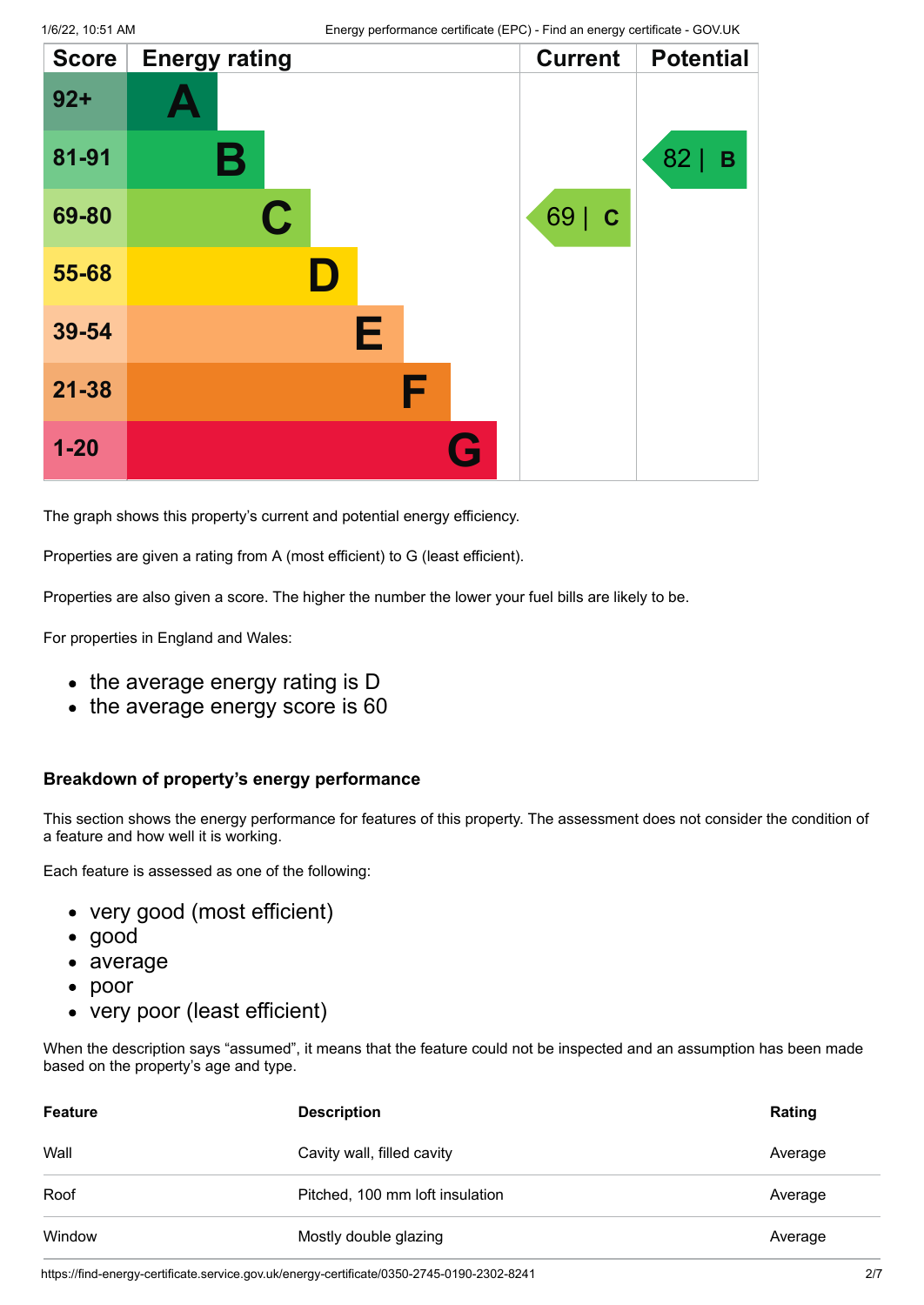1/6/22, 10:51 AM Energy performance certificate (EPC) - Find an energy certificate - GOV.UK

| <b>Feature</b>       | <b>Description</b>                       | Rating    |
|----------------------|------------------------------------------|-----------|
| Main heating         | Boiler and radiators, mains gas          | Good      |
| Main heating control | Programmer, room thermostat and TRVs     | Good      |
| Hot water            | From main system                         | Good      |
| Lighting             | Low energy lighting in all fixed outlets | Very good |
| Floor                | Solid, no insulation (assumed)           | N/A       |
| Secondary heating    | None                                     | N/A       |

## **Primary energy use**

The primary energy use for this property per year is 221 kilowatt hours per square metre (kWh/m2).

What is primary energy use?

#### **Environmental impact of this property**

This property's current environmental impact rating is D. It has the potential to be C.

Properties are rated in a scale from A to G based on how much carbon dioxide (CO2) they produce.

Properties with an A rating produce less CO2 than G rated properties.

#### **An average household produces**

6 tonnes of CO2

#### **This property produces**

#### **This property's potential production**

2.0 tonnes of CO2

3.6 tonnes of CO2

By making the recommended changes, you could reduce this property's CO2 emissions by 1.6 tonnes per year. This will help to protect the environment.

Environmental impact ratings are based on assumptions about average occupancy and energy use. They may not reflect how energy is consumed by the people living at the property.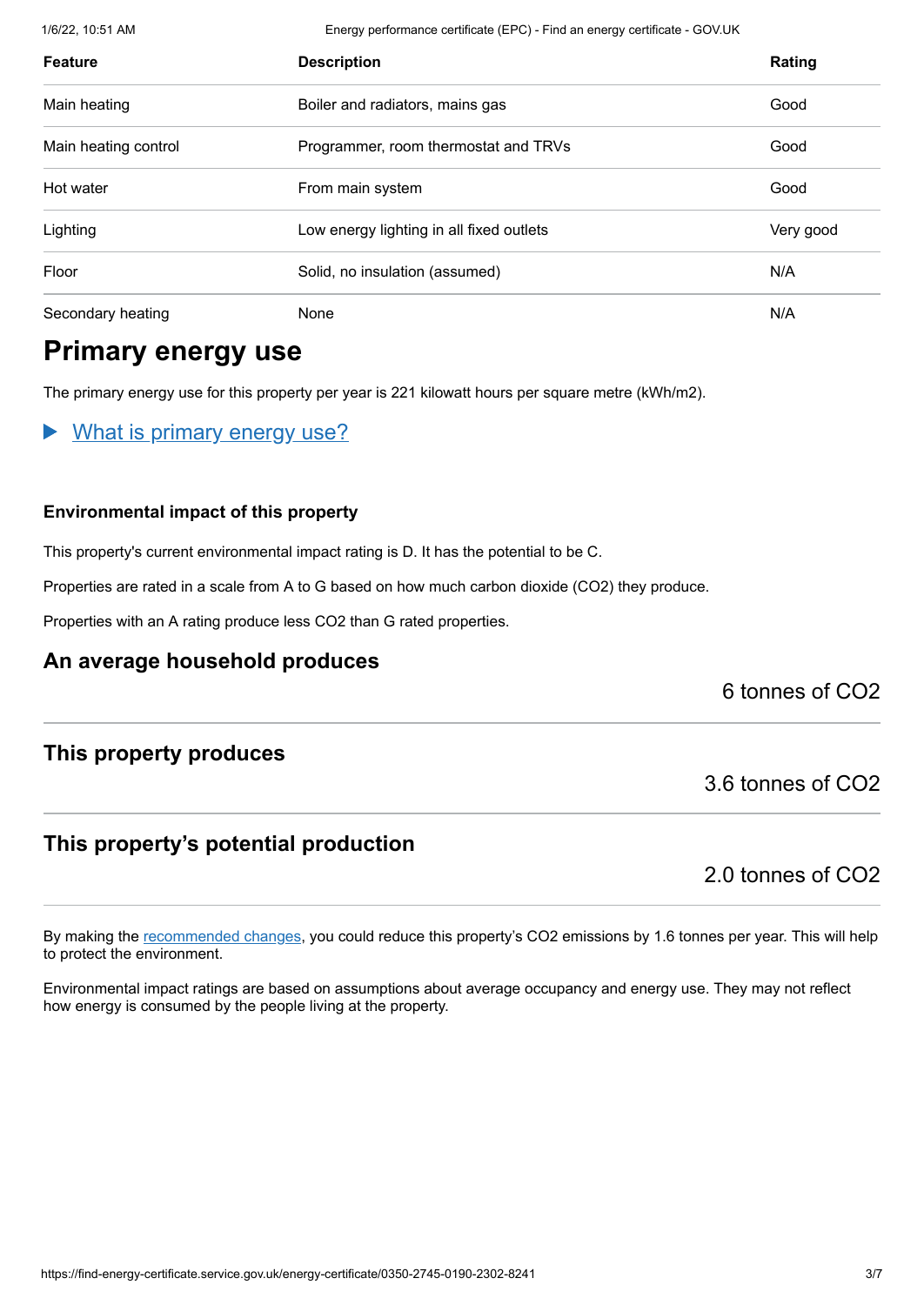#### **How to improve this property's energy performance**

Making any of the recommended changes will improve this property's energy efficiency.

Potential energy rating **B** If you make all of the recommended changes, this will improve the property's energy rating and score from C (69) to B (82). **Recommendation 1: Floor insulation (solid floor)** Floor insulation (solid floor) **Typical installation cost** £4,000 - £6,000 **Typical yearly saving** £38 **Potential rating after carrying out recommendation 1** 70 | C **Recommendation 2: Hot water cylinder insulation** Add additional 80 mm jacket to hot water cylinder **Typical installation cost** £15 - £30 What is an energy rating?

#### **Typical yearly saving**

**Potential rating after carrying out recommendations 1 and 2**

# **Recommendation 3: Solar water heating**

Solar water heating

#### **Typical installation cost**

£4,000 - £6,000

£16

71 | C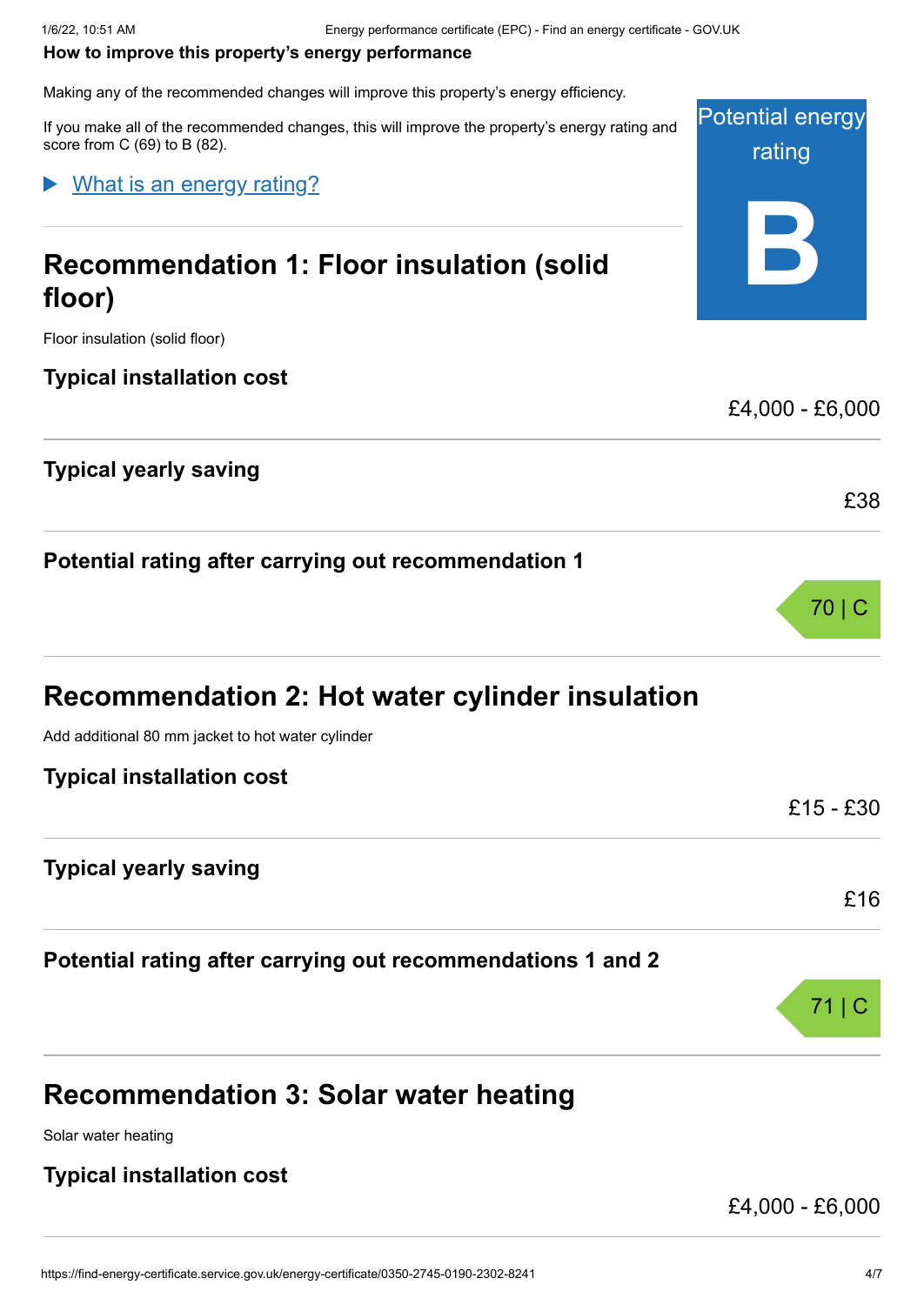# **Potential rating after carrying out recommendations 1 to 3** 72 | C **Recommendation 4: Solar photovoltaic panels, 2.5 kWp** Solar photovoltaic panels **Typical installation cost** £3,500 - £5,500 **Typical yearly saving** £379 **Potential rating after carrying out recommendations 1 to 4** 82 | B **Paying for energy improvements** Find energy grants and ways to save energy in your home. (https://www.gov.uk/improve-energy-efficiency) **Estimated energy use and potential savings Estimated yearly energy cost for this property** £779 **Potential saving** £95

The estimated cost shows how much the average household would spend in this property for heating, lighting and hot water. It is not based on how energy is used by the people living at the property.

The estimated saving is based on making all of the recommendations in how to improve this property's energy performance.

For advice on how to reduce your energy bills visit Simple Energy Advice (https://www.simpleenergyadvice.org.uk/).

# **Heating use in this property**

Heating a property usually makes up the majority of energy costs.

#### **Estimated energy used to heat this property**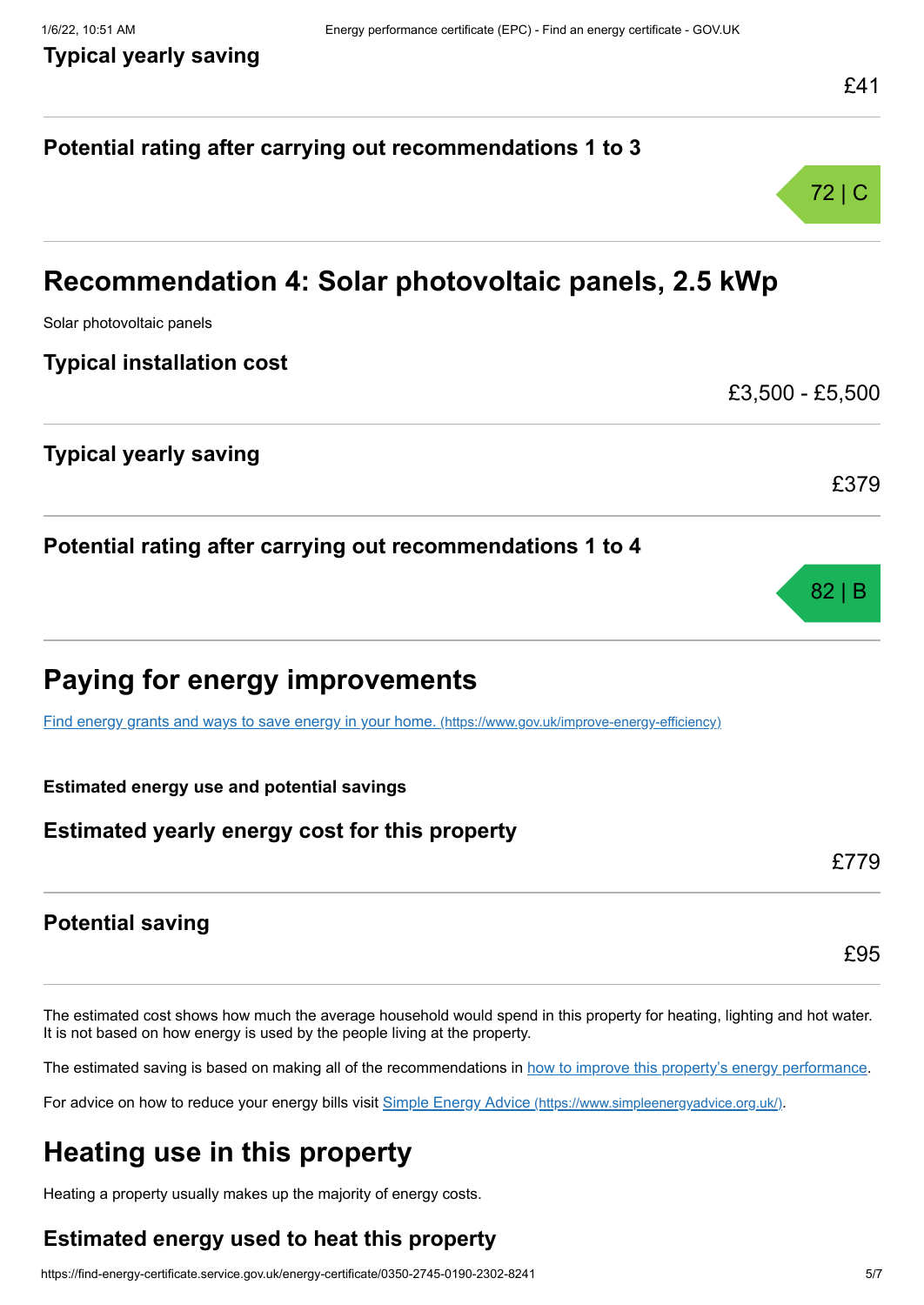#### **Space heating**

#### 10465 kWh per year

#### **Water heating**

3269 kWh per year

#### **Potential energy savings by installing insulation**

**Type of insulation Amount of energy saved** 

**Loft insulation 1440 kWh** per year

You might be able to receive Renewable Heat Incentive payments (https://www.gov.uk/domestic-renewable-heat-incentive). This will help to reduce carbon emissions by replacing your existing heating system with one that generates renewable heat. The estimated energy required for space and water heating will form the basis of the payments.

#### **Contacting the assessor and accreditation scheme**

This EPC was created by a qualified energy assessor.

If you are unhappy about your property's energy assessment or certificate, you can complain to the assessor directly.

If you are still unhappy after contacting the assessor, you should contact the assessor's accreditation scheme.

Accreditation schemes are appointed by the government to ensure that assessors are qualified to carry out EPC assessments.

### **Assessor contact details**

#### **Assessor's name**

Malcolm McCollum

#### **Telephone**

0845 0945 192

#### **Email**

epcquery@vibrantenergymatters.co.uk

# **Accreditation scheme contact details**

#### **Accreditation scheme**

Elmhurst Energy Systems Ltd

#### **Assessor ID**

EES/024255